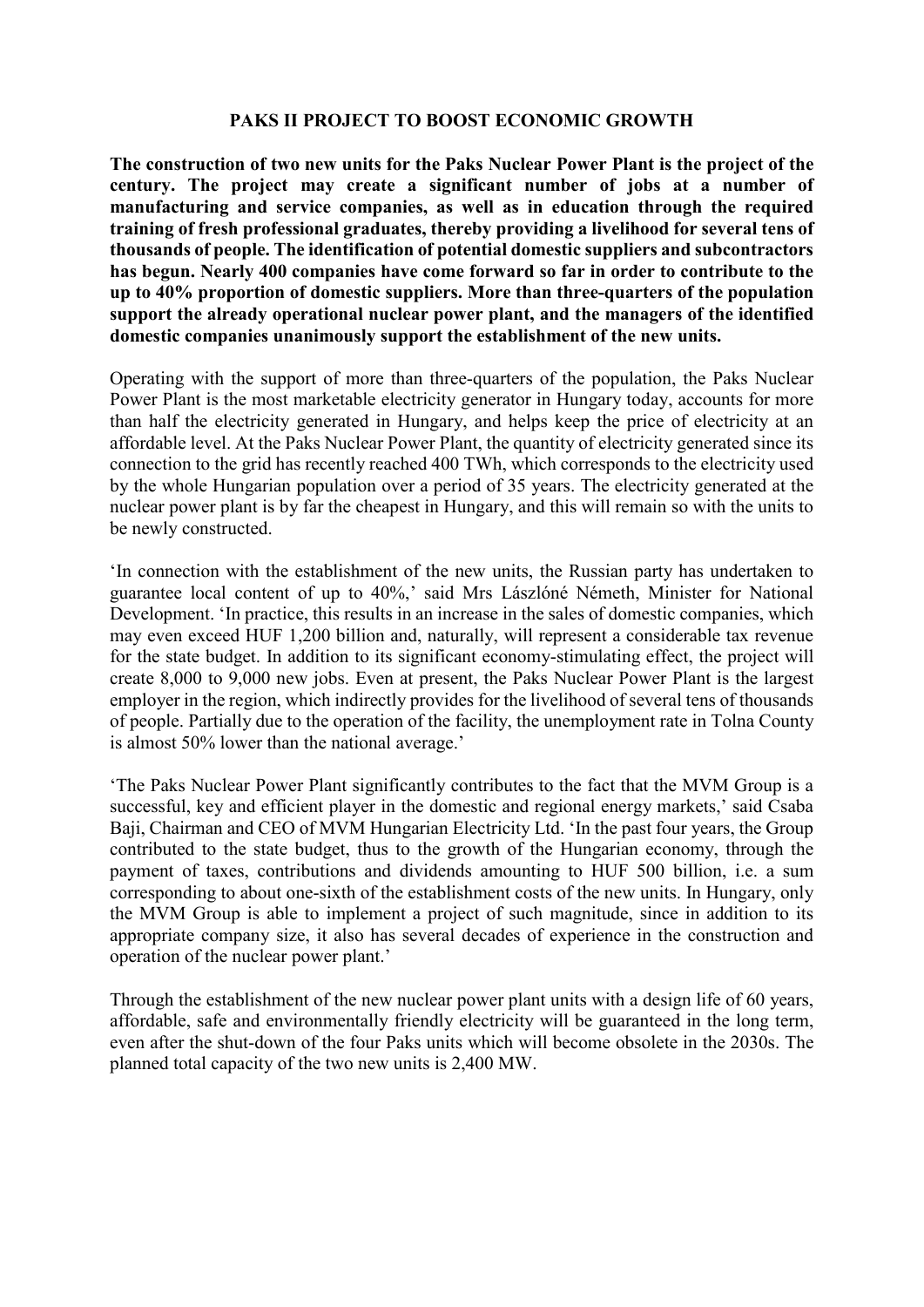

'In recent months, we have organised information sessions for the representatives of domestic small, medium-sized and large enterprises in several cities in the provinces, as well as in Budapest, and we have begun to identify potential domestic suppliers and subcontractors – nearly 400 companies have come forward to contribute to the up to 40% proportion of domestic suppliers,' said Sándor Nagy, CEO of MVM Paks II Nuclear Power Plant Development Ltd. 'The establishment of the new nuclear power plant units may create job opportunities for several thousand highly qualified specialists and an additional several thousand skilled workers. Jointly with world-renown Hungarian nuclear specialists and professors, we have also devised plans relating to vocational training and specialised higher education in order to ensure that there will be a sufficient number of experienced engineers in Hungary for the establishment and operation in the coming decades.'

The largest project in Hungary in the 21st century is already stimulating the economy; the vast majority of companies see a specific supply and business opportunity in the project and consider themselves well prepared for participation. The 388 participants in the information programme series for suppliers entitled 'The Company of Our Future' have declared without exception that it is necessary to maintain the capacity of the Paks Nuclear Power Plant, and that the establishment of the new nuclear power plant units is useful for the Hungarian economy as a whole.

MVM Paks II Ltd. assesses the technical capacity of the companies, examines their available ratings and quality rating systems, and verifies the existence of the required legal and technical conditions, the available human resources, subcontractor relations, professional achievements and references. The Company also helps domestic companies prepare for the acquisition of nuclear supplier qualification; in this, it also relies on its cooperation established with the Hungarian Chamber of Commerce and Industry and the Hungarian Chamber of Engineers, which has already proved successful. Incidentally, two-thirds of the companies participating in the information sessions and completing the questionnaire already have experience in the field of energy, while 33 per cent would expand their business opportunities in a new sector.